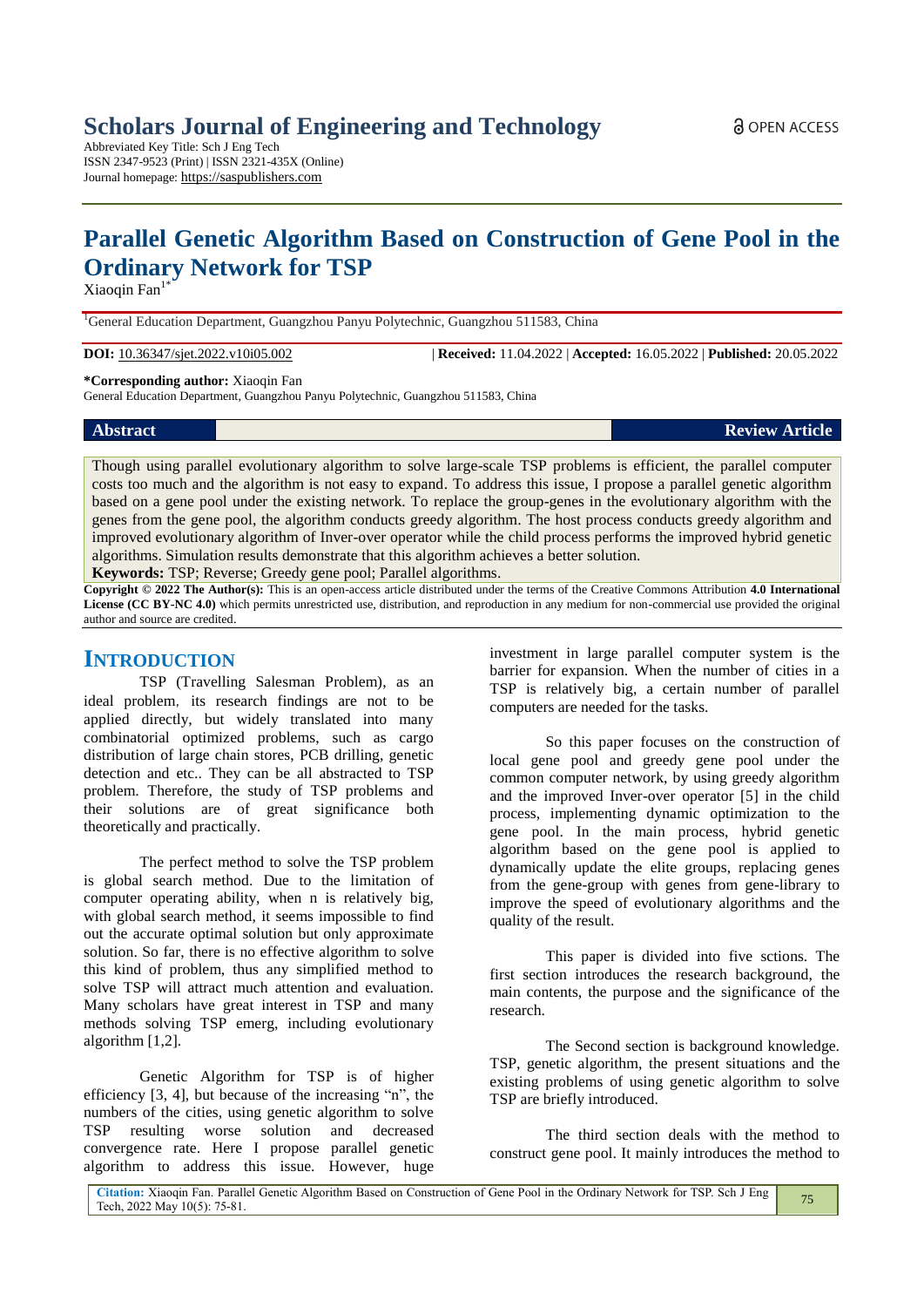The fourth section describes improvement of Inver - over operator. The fifth section presents the thought of greedy gene pool and the method of implementing parallel algorithm.

Based on normal computer simulation experiment under the general network, the sixth section selects some samples from TSP case library (TSPLIB) which is internationlly agreed, to verify the validity of the algorithm described.

The last section comes to a conclusion, and points out the deficiency of this article and the direction of further research.

#### **Introduction of tsp and genetic algorithms**

TSP long-standing problem is a typical combinatorial optimization problem and has proven to be NP-complete problem. The study has attracted many scholars and there have been a large number of algorithms for solving TSP.

Among them is evolutionary algorithm [1, 2]. Known as the traveling salesman problem or Wayfaring Salesman Problem, TSP problem may be summarized as follows: There are n cities. Starting from a given city, how does a traveling salesman find out the shortest way back to the starting city after having visited all the n cities? Its mathematical model is as follows: Given a graph  $G = (V, E)$ , the edge  $e \in E$ , a non-negative weights  $W(e)$ , find  $G's$  Hamiltonian cycle  $C$ , making  $C$  the total weight  $W(C)$  the smallest, where  $\sum_{e \in E}$  $=$  $e \in E \subset E$  $W(C) = \sum_{e \in E \subset E} W(e)$  [3,4].

It is well-known combinatorial optimization problems of mathematics field.

TSP was first mentioned in 1800. Between 1920s and 1950s of the 20th century, people began to realize that TSP is an NP problem [5, 6]; in 1954, optimal solution to TSP of 42 cities is obtained. Since 1954, the scale of optimal solutions to TSP is larger and larger. Instances with up to 13509 towns were managed to be exactly solved in the United States in 1998. An optimal tour through a 15,112-town instance in Germany is computed in 2001. Nevertheless, the cost of the project is huge. According to the report, to solve the TSP problem between 15112 towns in the United States, 110 computers with 500 MHZ compaq Ev6Alpha processor from Rice University and Princeton University were put into the process. These 110 connected computers spent 22.6 years in total. In May 2004, the Swedish obtained the optimal solution of 24978 towns.

TSP problem became increasingly popular in scientific circles in Europe and the USA. Notable contributions were made by George Dantzig, Delbert Ray Fulkerson and Selmer M. Johnson at the RAND Corporation in Santa Monica, who expressed the problem as an integer linear program and developed the cutting plane method for its solution. With these new methods they solved an instance with 49 cities to optimality by constructing a tour and proving that no other tour could be shorter. In the following decades, the problem was studied by many researchers from mathematics, computer science, chemistry, physics, and other sciences [6].

Richard M. Karp showed in 1972 that the Hamiltonian cycle problem was NP-complete, which implies the NP-hardness of TSP. This supplied a mathematical explanation for the apparent computational difficulty of finding optimal tours.

Great progress was made in the late 1970s and 1980, when Grötschel, Padberg, Rinaldi and others managed to exactly solve instances with up to 2392 cities, using cutting planes and branch-and-bound.

In the 1990s, Applegate, Bixby, Chvátal, and Cook developed the program Concorde that has been used in many recent record solutions. Gerhard Reinelt published the TSPLIB in 1991, a collection of benchmark instances of varying difficulty, which has been used by many research groups for comparing results. In 2006, Cook and others computed an optimal tour through an 85,900-city instance given by a microchip layout problem, currently the largest solved TSPLIB instance. For many other instances with millions of cities, solutions can be found that are guaranteed to be within 2-3% of an optimal.

The total number of possible paths of TSP and the number of cities are increased by factorial number; therefore, it is difficult to find out the optimal solution. As for this problems, no matter the traditional dynamic programming, branch and bound method, greedy method or other recent methods, like intelligent optimization algorithms (tabu search, simulated annealing, genetic algorithm and artificial neural networks, ant algorithm) and their hybrid algorithm are of lower efficiency, and higher cost.

Genetic algorithm is a stochastic simulation of biological evolutionary mechanisms global search and optimization methods [6]. It automatically obtains and optimizes the search space, and adaptively control the search process in order to achieve the optimal solution. General procedures for genetic algorithm optimization problems are as follows:

# **1) Initialization**

The population size depends on the nature of the problem, but typically contains several hundreds or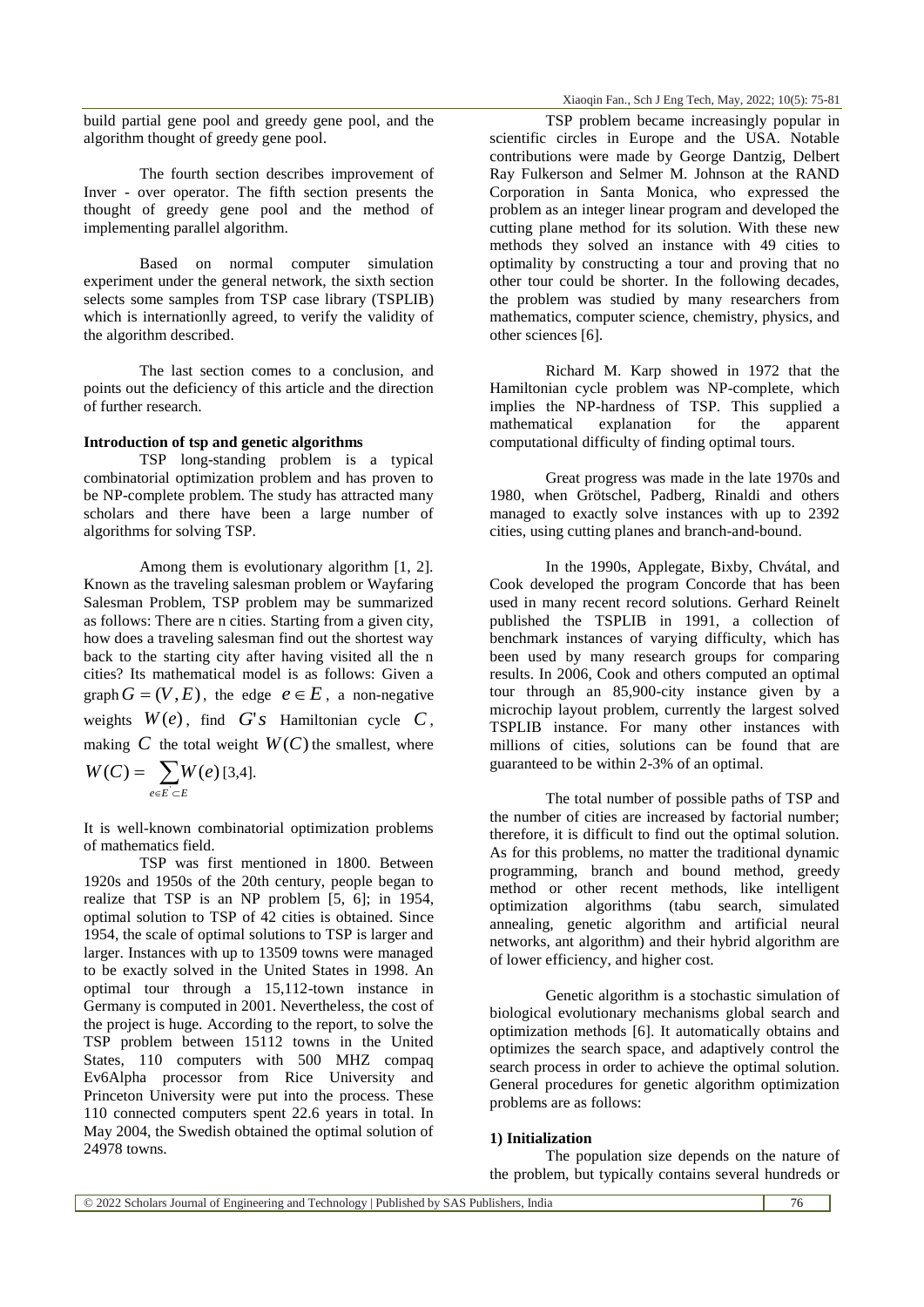thousands of possible solutions. Often, the initial population is generated randomly, allowing the entire range of possible solutions (the search space). Occasionally, the solutions may be "seeded" in areas where optimal solutions are likely to be found [7].

# **2) Selection**

During each successive generation, a proportion of the existing population is selected to breed a new generation. Individual solutions are selected through a fitness-based process, where fitter solutions (as measured by a fitness function) are typically more likely to be selected. Certain selection methods rate the fitness of each solution and preferentially select the best solutions. Other methods rate only a random sample of the population, as the former process may be very time-consuming.

The fitness function is defined over the genetic representation and measures the quality of the represented solution. The fitness function is always problem dependent. For instance, in the knapsack problem one wants to maximize the total value of objects that can be put in a knapsack of some fixed capacity.

# **3) Genetic operators**

The next step is to generate a second generation population of solutions from those selected through a combination of genetic operators: crossover (also called recombination), and mutation.

#### **4) Termination**

This generational process is repeated until a termination condition has been reached. Common terminating conditions are:

1. A solution is found that satisfies minimum criteria.

2. Fixed number of generations is reached.

As genetic algorithm is not affected by the limitation of search space, requirements such as continuity, conductivity and unimodality are not necessary. Its robustness and implicit parallelism make it is widely used in solving the complex problems that are difficult to solve with the traditional methods [7],

Set 
$$
A = (a_{ij})_{n \times (n-1)} =
$$

$$
\begin{bmatrix} 2 & 3 & 4 & \cdots & n \\ 1 & 3 & 4 & \cdots & n \\ \vdots & \vdots & \vdots & & \vdots \\ 1 & 2 & 3 & \cdots & n-1 \end{bmatrix}_{n \times (n-1)}
$$

 $d(i, j)$ , sort the <sup>*i*</sup>th line of the corresponding elements in *A* in accordance with the order from small to large, and insert  $\left[1,2,3,\cdots,n\right]^T$  into the first column in A, expand A to a phalanx  $n \times n$ , calling the such as combinatorial optimization, pattern recognition, computer network optimization, etc. People have been using genetic algorithm to solve large-scale traveling salesman problem [6].

The most efficient way to solve TSP is to use genetic algorithm and other similar algorithm. Compared to the traditional algorithms, genetic algorithm doesn't take the process into consideration but directly focus on the shortest distance so as to obtain the solution as soon as possible. But its large search space takes long time, and it is sensitive to the initial value, so genetic algorithm effects slowly on the large-scale TSP problem [8]. Local optimization algorithm is very efficient when applied in local optimal TSP. It solves instances with up to hundreds of cities in a very short period of time, but it is easy to be trapped in local optimal solution.

## **CONSTRUCTION OF GREEDY GENE POOL**

Set that  $P_k = V_1^k V_2^k \cdots V_n^k$  $P_k = V_1^k V_2^k \cdots V_n^k$  is a feasible path for point  $V_1, V_2, \dots, V_n$ , the total length of the loop  $P_k$ is  $f(P_k) = \sum d(V_i^k, V_{i+1}^k) + d(V_n^k, V_1^k)$ 1 1 1 *k k n n i k i*  $f(P_k) = \sum_{i=1}^{n-1} d(V_i^k, V_{i+1}^k) + d(V_n^k, V_{i+1}^k)$  $\overline{a}$  $_{+1}^{k}$ ) +  $d(V_{n}^{k}, V_{1}^{k})$ , where,  $V_j^k$  is the j<sup>th</sup> point,  $d(V_i^k, V_{i+1}^k)$ *i*  $d(V_i^k, V_{i+1}^k)$  is the Euclidean distance between point  $V_i^k$  and point  $V_{i+1}^k$ . By using this algorithm, the total length  $f(P_k)$  of the loop  $P_k$ can be used to evaluate the individual [9].

 $S_{\text{P}}$  $G = (V, E), V = \{1, 2, \dots, n\}, E = \{(i, j) | i, j \in V,$ the coordinates of point i and point j are  $(x_i, y_i)$  and  $(x_j, y_j)$  respectively, then the Euclidean distance between i and j is  $d(i, j) = \sqrt{(x_i - x_j)^2 + (y_i - y_j)^2}$ Set that  $D = \{d(i, j)\}\}\$ , then D is the square of  $n \times n$ .

. For each point  $i$ , according to the size of

phalanx local gene pool  $A_1$ . After the generation of local gene pool  $A_1$ , the first m columns were selected from  $A_{1}$ to compose n-6 new matrixes

© 2022 Scholars Journal of Engineering and Technology | Published by SAS Publishers, India 77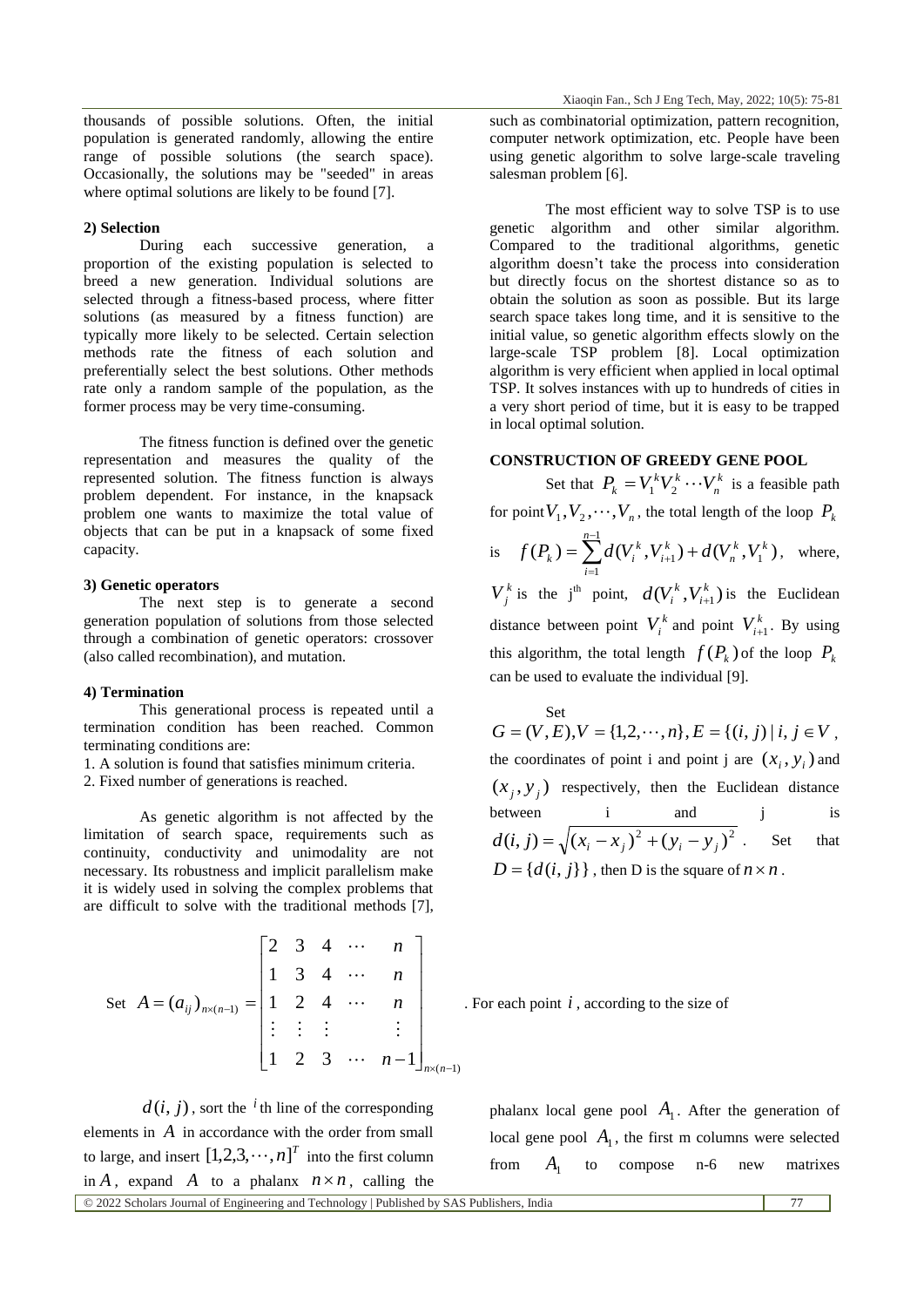$B_m$ ,  $m = 6,7,\dots, n-1$ , this matrixes  $B_m$  vary in the number of points, for example, there are m total different points in  $B_m$ , which respectively reflects the local situation in the name of a certain point as the center, while the <sup>*i*</sup>th line in  $B_m$  constitutes point i's neighbor set points. In the algorithm, each  $B_m$  can be optimized by using greedy algorithm, and according to the computer distribution, it can be separately placed on different computers to run independently, and thus get a new  $B_m$ , that is, the greedy gene pool. This n-6 matrix point number which varies, for example, a total of 6  $B_6$ 

in different points 7 points different from  $B_7$ , They are represented in the center of which is a point of local conditions, such as matrix Bm constitute the first line of the point i i neighbor point set. Algorithm runs, for each matrix greedy algorithm implementation, and according to the actual situation of the computer running the distribution will be different on different computers Bm

run independently greedy algorithm, matrix  $C_m$ , where

 $C_m$  is greedy gene pool. TSP problem with the greedy

algorithm, the time required does not exceed  $O(m^2)$ . In general, solution obtained with greedy algorithm is not the optimal for TSP problem. It is necessary to optimize the greedy gene pool in the child process, and to get the best genes from the main process for dynamic update of the local gene pool.

Since in the evolvement process, the genes involved in genetic operators promoter is mainly from the individuals, thus the quality of the evolved individual determines the efficiency of the algorithm. If individual's fitness values are poor, the overall performance of the algorithm will be affected, especially for TSP. Although the greedy algorithm does

Initialize the group P using the neighbor set of points

While (stop condition not satisfied)

For (each individual S<sup>i</sup> of groups)

{

not guarantee optimal solution, we can use it to generate relatively good initial population, and thus greatly improve parallel TSP algorithm performance of the subprocess evolution, solving the speed, quality solution [10].

Paper [11] presents the evolution algorithm for TSP by constructing the gene pool which improves both the accuracy and the speed. But its point-centered gene pool constructs gene chip from the near points, without considering the relationship among the points which are among the gene fragments. So the algorithm is running fast early, but in the latter part of the evolution of computing, the gene pool almost had no effect on group.

Because the front part of the gene constructed in the algorithm is of fine locality, only the first m individual genes are extracted to construct local gene library, reducing the length of the gene, thereby improving the efficiency of the algorithm.

# **IMPROVED INVER-OVER OPERATOR**

Guo's algorithm [12-14] is one of the fastest algorithms for solving TSP which proposed Inver-over operator. Inver-over operator has characteristics of both crossover and mutation which takes full advantage of the information community, and it is much higher in speed and quality than other simple crossover. But the experiment also shows that when the number of cities becomes relatively larger, its global optimization capability dramatically declines. As a result, many scholars have studied Inver-over operator and try to improve it [5, 10]. This paper improves Inver-over operator by labeling the all points near every vertex as its neighboring point set, initializing each point set, choosing the next search space instructively [11]. The main steps are as follows:

```
{
S' = S_i;Select a vertex c from S randomly:
While (true)
    {
        Generate a random number p (0 \le p \le 1);if (p < p_c) /*pc is a constant*/
           {
             Select vertex c' from the remaining selected vertices from S';
           }
       else
          {
             Randomly choose an individual from P;
             Mark the selected-individual c's next vertex as c;
          }
        if (the vertices c and c' in S' are adjacent) 
          {
```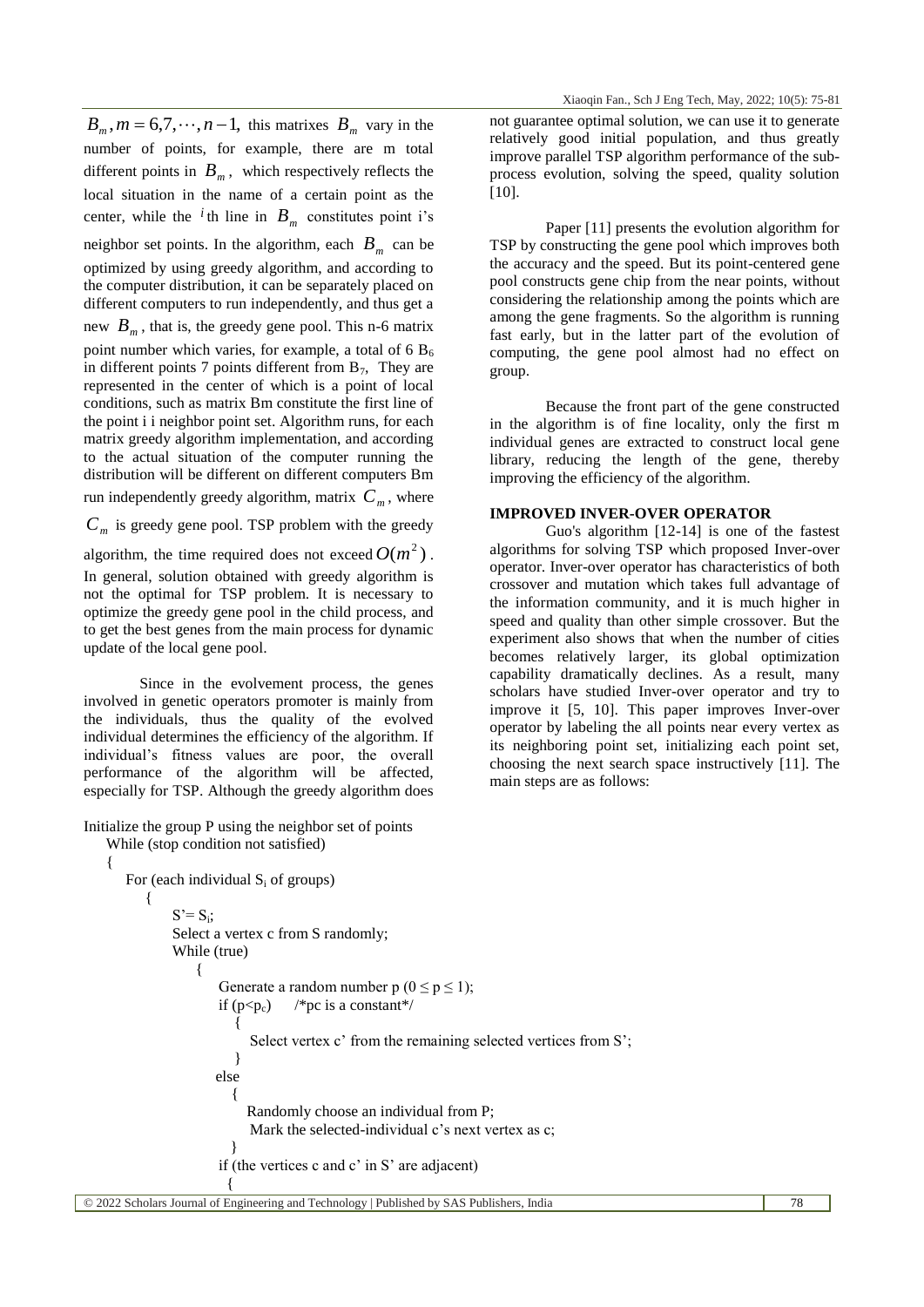break; } else { Flipped vertex c to the next vertex to the vertices between  $c'$ ,  $c = c'$ ; } } /\* end while\*/ if (the fitness value of  $S' \leq S_i$ ) {  $S_i = S'$ ; }  $}$  / \* end for\*/  $\}$  /\* end while\*/

# **Parallel algorithm basing on the greedy gene pool**

Based on the greedy evolution of the gene pool, parallel algorithm sets a computer as the mainframe of the entire system, which runs the main process and as the center of data exchange in the evaluation process. The main process optimizes the elite by using the hybrid genetic algorithm based on gene pool and Guo Tao algorithm [11]. The basic steps are as follows:

(1) to generate an initial local gene pool and  $n-6$  greedy gene pool, and to deposit these genes into the database for sharing;(2) to write the initial control information into an asynchronous control information database, to prohibit the work machines to read  $A_1$  and  $B_m$  when the algorithm starts; (3) to generate  $A_1$  and  $B_m$ , and deposit them into their corresponding database;(4) to divide the working machines based on the n-size of the TSP problem so that it can deal separately with one or more lines in  $A_1$ and  $B_m$ ;(5) to write control information into an asynchronous control information database, allowing working machine to read  $A_1$  and  $B_m$ ; and store the best individuals in the elite group into the database for the sharing of the working machines;(6) to read from the database the evolution elite groups and generate the optimal solution, and then deposit it into its database s after setting every other algebra.

Other computers in the network as a working machine run sub-process and read the TSP from the mainframe and obtain the corresponding gene pool. Sub process only solves point-centered domain.

#### **The main steps are**

(1) to copy all the data from the mainframe to the working machine and extract genes from the corresponding local gene pool according to the task assigned or set (2) to generate a number m randomly, implement the greedy algorithm on  $B_m$ , so that it becomes greedy gene pool  $C_m$ ;(3) to implement improved Inver-over algorithms on  $C_m$ ;(4) to store  $C_m$  in the mainframe to obtain the optimal solution;(5) to obtain the gene chip with the length of m and  $C_m$ for hybridization [15]; store optimal gene in the mainframe, turn to (3).

### **SIMULATION**

Multiple TSP problems are selected for testing from the paper[16] and international general TSP instance library TSPLIB[17]. Algorithm uses the  $C \#$ programming language in Microsoft Visual Studio 2019 Preview platform, which is configured to host CPU Intel Core i7-1165G7@4.70GHz, memory is 16 GB. The operating system is Windows10. The database software is Microsoft SQL Server 2019. The working machine connects mainframe database through ADO.NET, carrying out the process on 50 computers in LAN. Table 1 lists the optimal value. The optimal paths for the first 6 problems are as in Figure 1-6, while the optimal paths for problem pr2392 are too many to be listed.



**Fig-1: Oliver30 optimal path**





**Fig-3: Eil76 optimal path**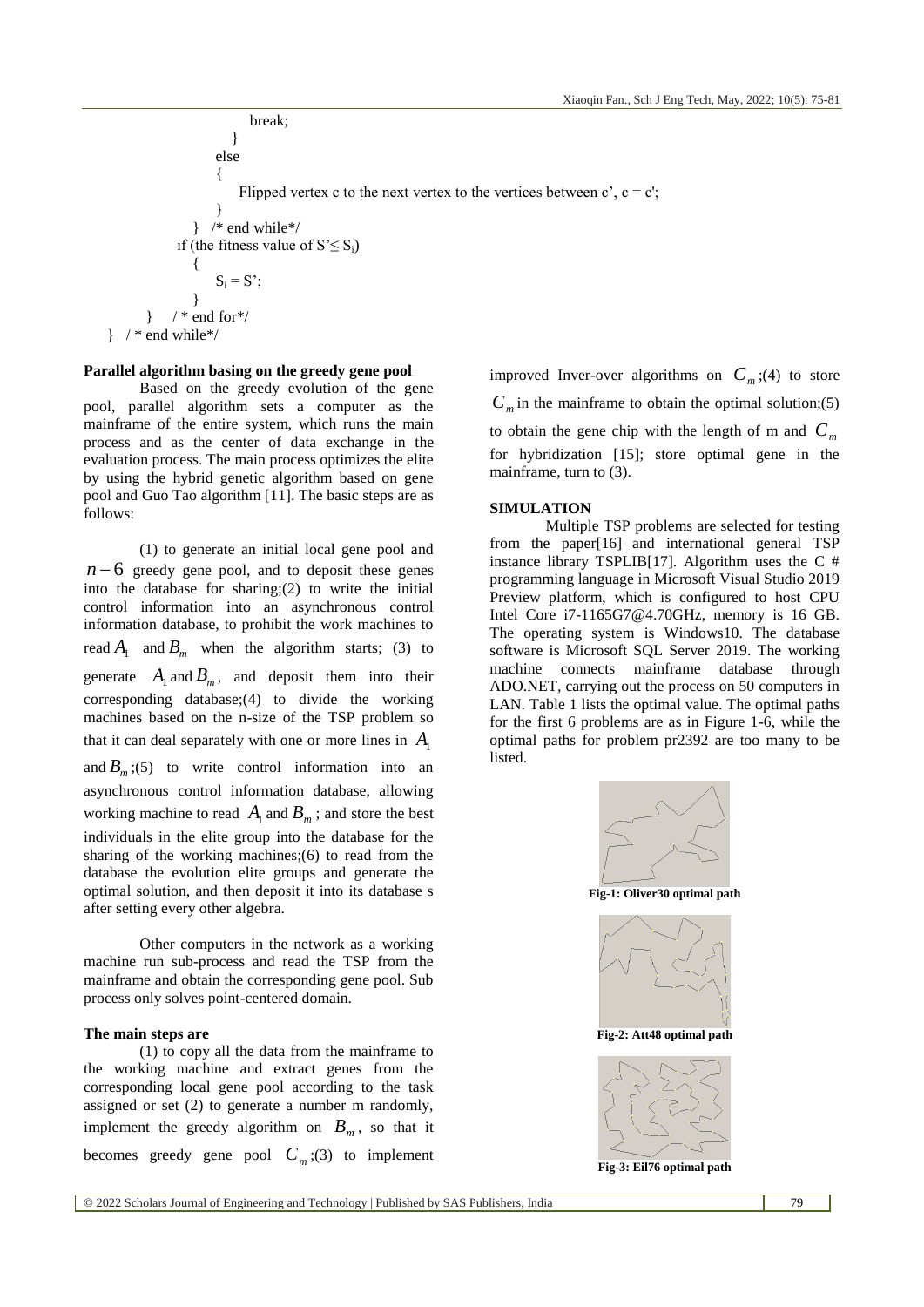**Fig-6: TSP pcb442 optimal path**

algorithm is particularly suitable for handling largescale TSP. As in Table 1, the algorithm for smallerscale TSP is of less advantage. Many papers propose optimal solution to small-scale TSP problem, but the algorithm proposed now is appropriate for large-scale TSP problem. Nevertheless, the results of large-scale

TSP is rare, they are not listed in Table 1.

Judging from the simulation, the proposed





**Fig-5: A280 optimal path**

| gorithm running results |                  |                   |                     |  |
|-------------------------|------------------|-------------------|---------------------|--|
| <b>TSP</b>              | optimum          | Size of the group | <b>Average time</b> |  |
| oliver30                | 423.740563133203 | 50                | 0.2617              |  |
| att48                   | 33523.7085074356 | 50                | 0.372s              |  |
| eil76                   | 544.369052670828 | 50                | 1.374s              |  |
| chn144                  | 30353.4474810516 | 100               | 2.836s              |  |
| a280                    | 2587.80879066408 | 100               | 83s                 |  |
| pcb422                  | 50935.5635917108 | 100               | 128s                |  |
| pr2392                  | 386606.457689425 | 100               | 1993.064s           |  |

#### **CONCLUSION**

This paper proposes an algorithm to solve the problems using computers in general network instead of parallel computer, which is economic convenient and fast.

Simulation shows that the proposed algorithm is feasible. When the computer configuration is low, it is an effective way to solve tough problems. When the scale of TSP is too large, the algorithm converges relatively slow and the algorithm needs further improvement.

#### **REFERENCES**

- 1. Baraglia, R., Hidalgo, J. I., & Perego, R. (2001). A hybrid heuristic for the traveling salesman problem. *IEEE Transactions on evolutionary computation*, *5*(6), 613-622.
- 2. Wen, Yi., PanDa-zhi. (2016). Improved Genetic Algoithm for Traveling Salesman Problem [J]. Computer Science, (S1): 90-92.
- 3. Sun Wen-bin,Wang, J. (2016). An Algorithm for TSP Problem Based on Genetic Algorithm and Multi-optimization Operration [J]. *Geography and Geo-Information Science, 32*(4); 1-4.
- 4. Hui, Y., Li-shanf, K., & Yu-Ping, C. (2003). A gene-pool based genetic algorithm for TSP. *Wuhan*

*University Journal of Natural Sciences*, *8*(1), 217- 223.

- 5. Zhai, F., Xie Xian-hua. (2020). Study on optimal robot task scheduling based on genetic algorithms [J]. Mathematics in practice and thory, *50*(15); 143- 154.
- 6. Clarke. (1964). G, Wright J W. Scheduling of vehicles from a central depot to a number of delivery points. *Opera* 鄄 *tions Research*, *12*(4), 568.
- 7. Dan, L. M. K. J. L., Quan, L. S., Ming-Qiang, L., & Song, K. J. (2004). The basic theory and application of genetic algorithms. *The publisher of science. Beijin*.
- 8. Simin, Y., Fengjun, W. (2020). Research on Solving TSP with Genetic Algorithm or Branch and Bound Method[J]. Computer Science and Application, *10*(9); 1609-1617.
- 9. Luo, Z., Feng, S., Liu, X. (2020). Method of area coverage path planning of multiunmanned cleaning vehicles based on step by step genetic algorithm [J]. Journal of Electronic Measurement and Instrumentation, *32*(8); 43-50.
- 10. TAN, N. B., WANG, J., & MOU, L. M. (2009). Improved genetic algorithm for solving TSP problem. *Journal of Jiamusi University (Natural Science Edition)*.
- 11. Chen, S., LIN Piyuan, HUANG, P. (2020). Pointer Network Improved Genetic Algorithm for Solving

© 2022 Scholars Journal of Engineering and Technology | Published by SAS Publishers, India 80